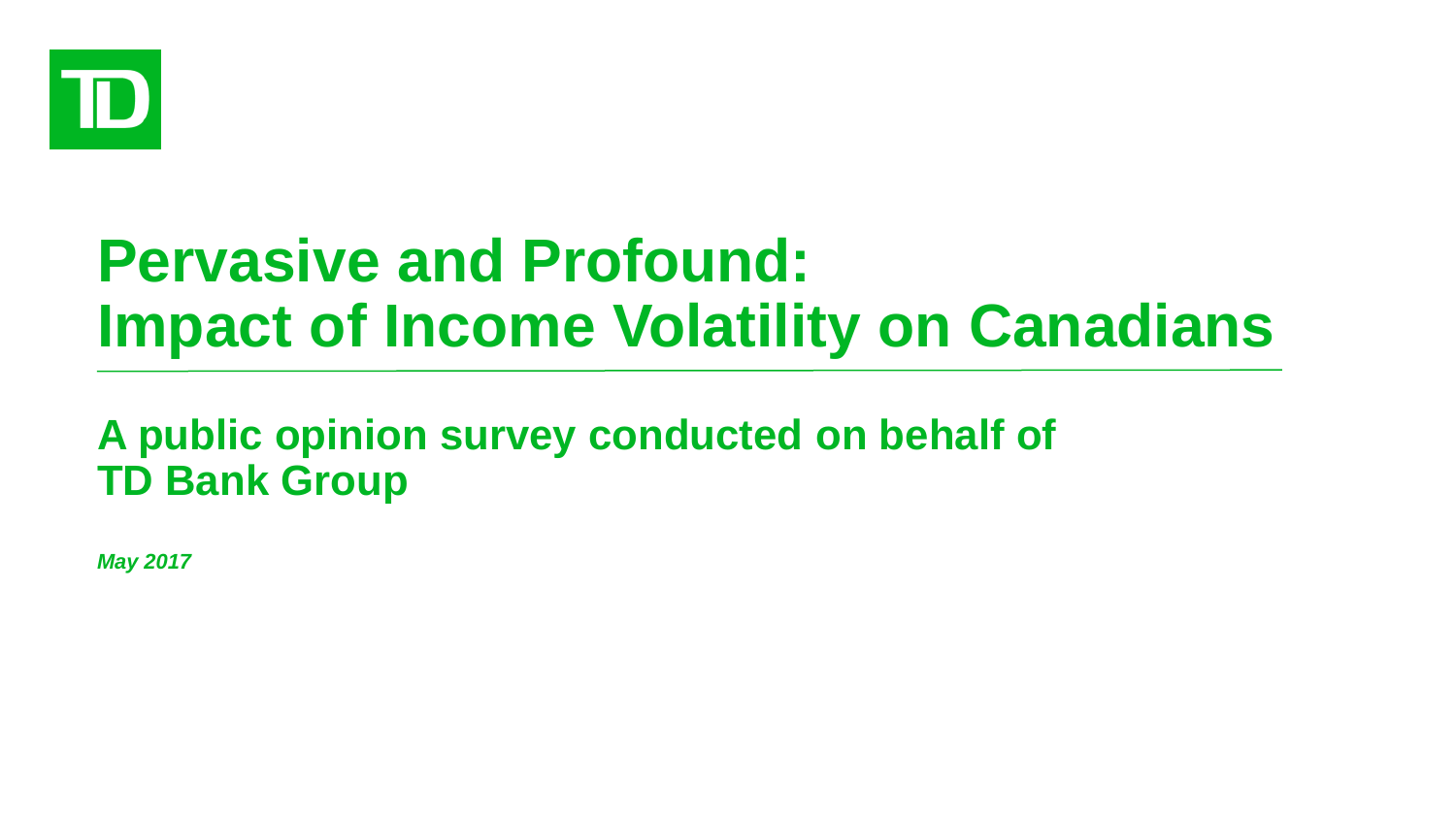

### Table of Contents

**3** Key Observations

**4.** Income Volatility

**6** Financial Health

13 Impact of Income Volatility on Life

The objectives of the study:

- To measure the incidence of income volatility in Canada and who experiences it
- To understand the main reasons for fluctuations in income
- To better understand the impact of income volatility on…
	- Overall financial health, stress, and financial confidence
	- Ability to manage day to day finances and expenses
	- Use of debt and ability to save

### Objectives **Methodology**



An online survey was conducted among a representative, national sample of adult Canadians, 18 years+

Sample size of n=3000, plus oversample to produce n=500 LICO (Low-Income Cut-Off 1)



(the "credibility interval" for a sample of n=3000 is +/-2.0%, 95% of the time, n=500 +/-5.0%, 95% of the time)

Weighting was employed on region, age and gender to ensure that the sample's composition reflects the overall adult population of Canada according to census information.

#### **Income Volatility Index – Definition**

In this study, Income Volatility is defined using 3 questions/variables.

- The extent to which one's income is consistent (received on a regular and predictable basis),
- The extent to which one's income is stable (similar amount each time it is received), and
- The % of income variation from month to month



Fieldwork was conducted by Ipsos between April 13-23, 2017



<sup>1</sup> LICO<http://www.statcan.gc.ca/pub/75f0002m/2012002/lico-sfr-eng.htm>)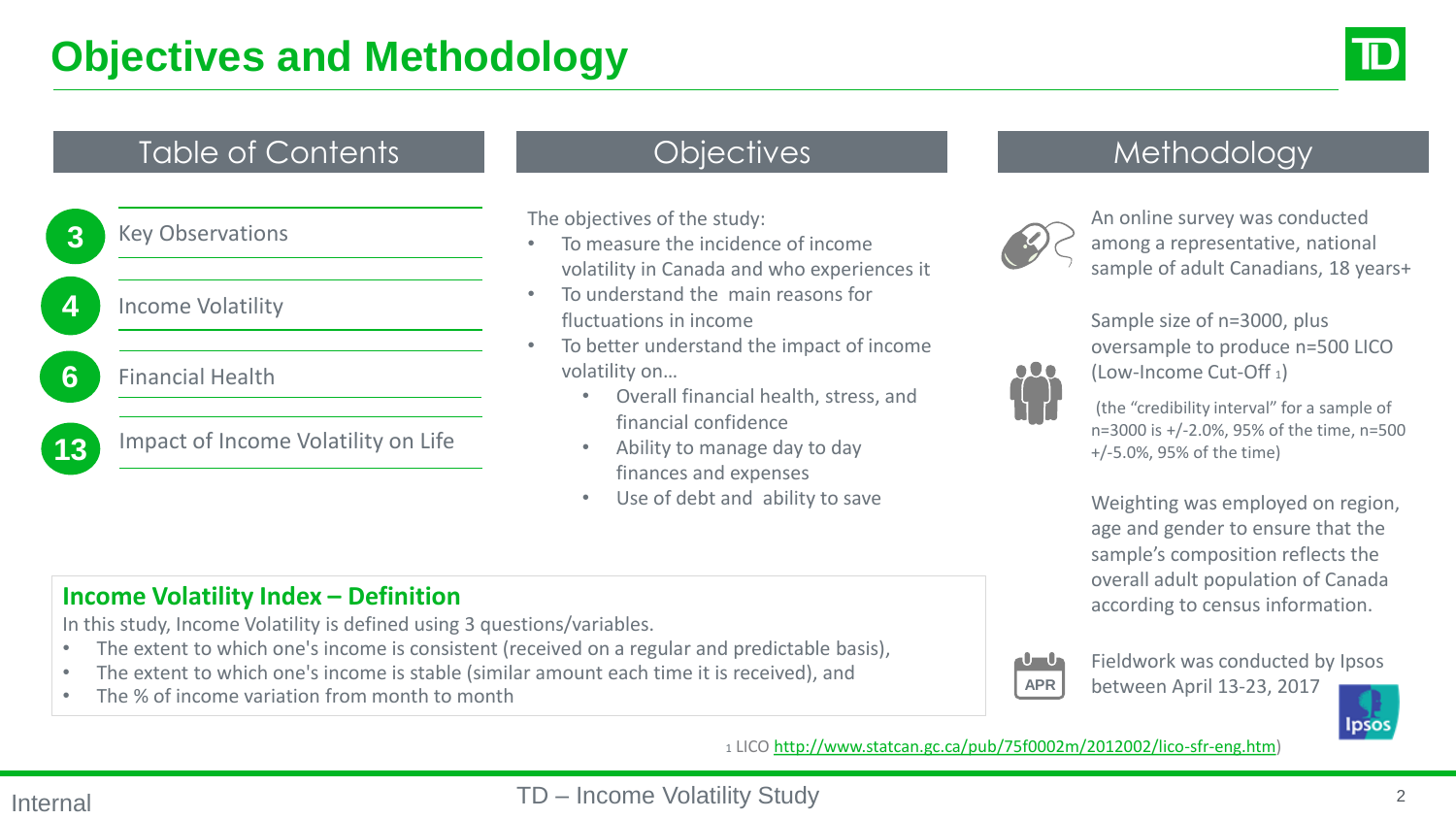

#### **What is the state of Income Volatility in Canada?**

- Just under four-in-ten (37%) Canadians have experienced moderate to high Income Volatility (as defined by the Index in this study) over the past year. Of those, two-in-ten (18%) classify as high or very high.
- Extrapolating to the Canadian adult population, this equates to approximately 10 million adults who experience some level of Income Volatility
	- Approximately 5 million adults experience high/very high Income Volatility
	- Approximately 3.3 million adult Canadians say their monthly income can fluctuate by 25 percent or more

#### **Who is experiencing Income Volatility?**

- Income Volatility is more likely to be experienced by specific sub-groups of the population including:
	- The self-employed; those employed seasonally or can't find work; those working part-time and students
	- Millennials (particularly women and younger Millennials) (Millennials 18-34 years, younger Millennials 18-24 years),
	- Mature Gen X men (45-54 years),
	- LICO (low income cut off) and lower income Canadians (non-LICO but annual household income less than \$40K)
	- Those living in Alberta as well as the largest cities (1 million+)
- The study found that education level has a limited influence on whether someone will experience Income Volatility

#### **What are the causes of income fluctuations?**

The main causes of income fluctuations from month to month are hourly pay with work hours that change from week to week, relying on multiple sources of income, self-employment and two-week pay periods.

#### **What impact does Income Volatility have on Canadians?**

• Canadians who experience high/very high Income Volatility also experience lower Financial Health overall (i.e., behaviours related to "spend," "save," "borrow," and "plan"), are significantly more likely to see themselves falling behind and therefore are less confident about their finances and financial future, and are significantly more likely to report feeling stress about their finances.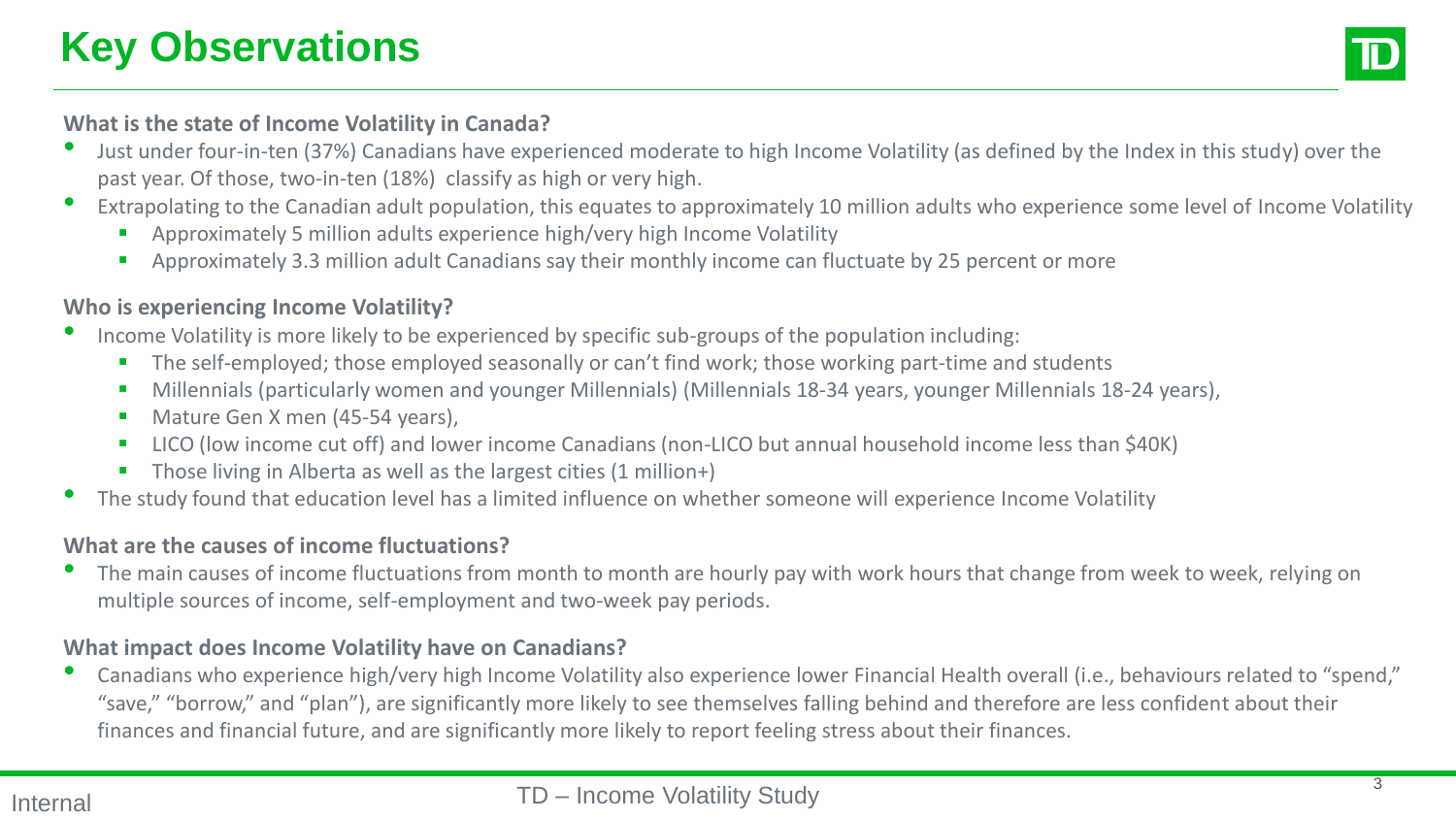# **Income Volatility Index**

*Almost forty percent (37%) of adult Canadians have experienced moderate to high Income Volatility (as defined in this study) in the past year. Of those, two-in-ten (18%) fall within the high or very high range.*

*Income Volatility is more likely to be experienced by specific sub-groups including: the self-employed (75%); those employed seasonally (68%) or can't find work (63%); those working part-time (57%) and students (57%); Millennials (47%) (particularly women (63%) and younger Millennials (59%)); Mature Gen X men (45-54 years (47%)); LICO (47%) and lower income Canadians (45%). It is also higher among those living in Alberta (44%) and country's largest cities (1 million +, 40%).* 

Thinking about your personal circumstance over the past year, to what extent would you say your income is…?



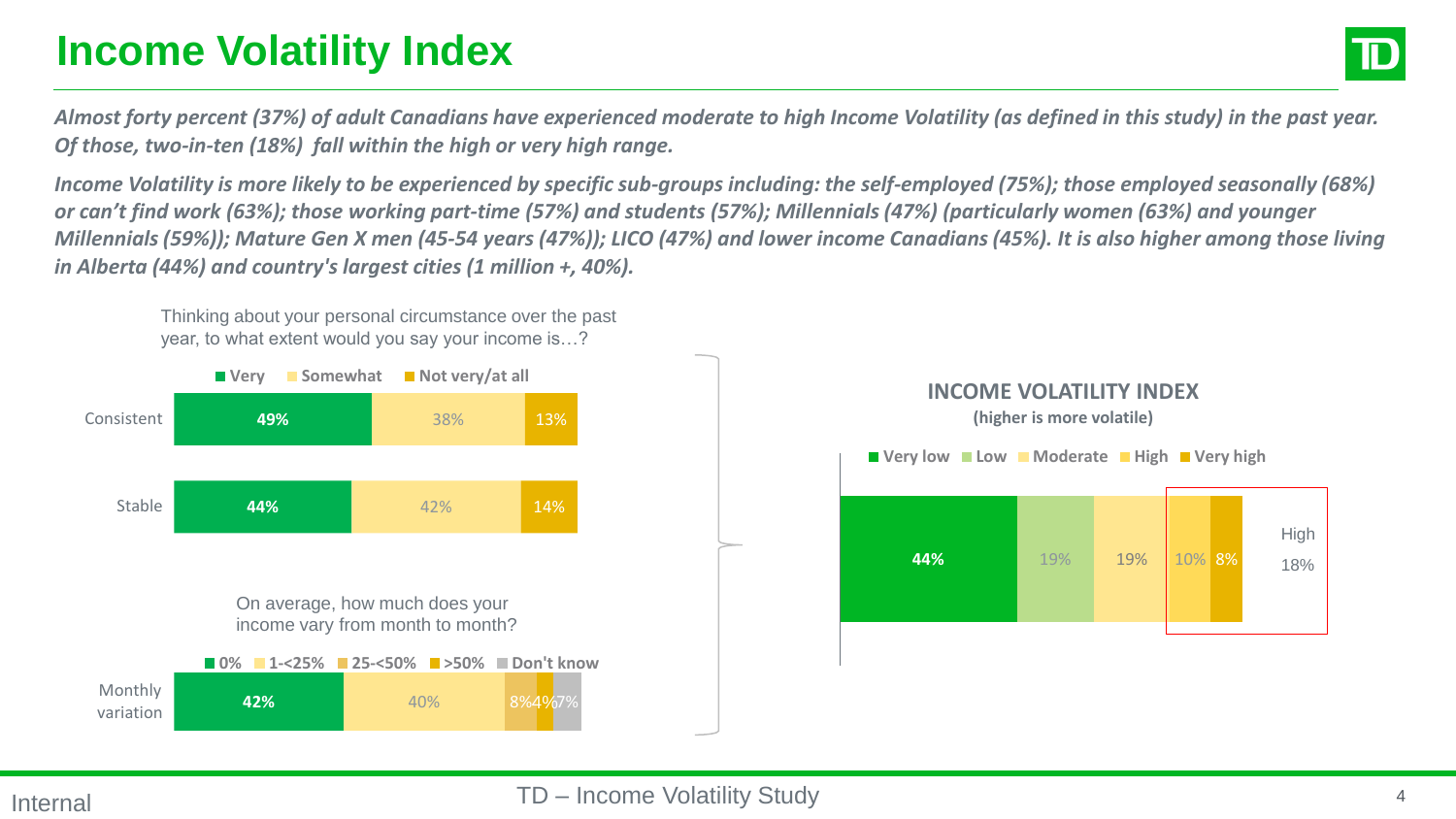# **Main Reasons for Income Fluctuations**



High

*Hourly pay is the main reason why income fluctuates, followed by multiple sources of income, self-employment and two-week pay periods. Multiple sources of income and self-employed are higher among those who experience high income volatility.* 



### **INCOME VOLATILITY**

Internal **Internal Internal Internal**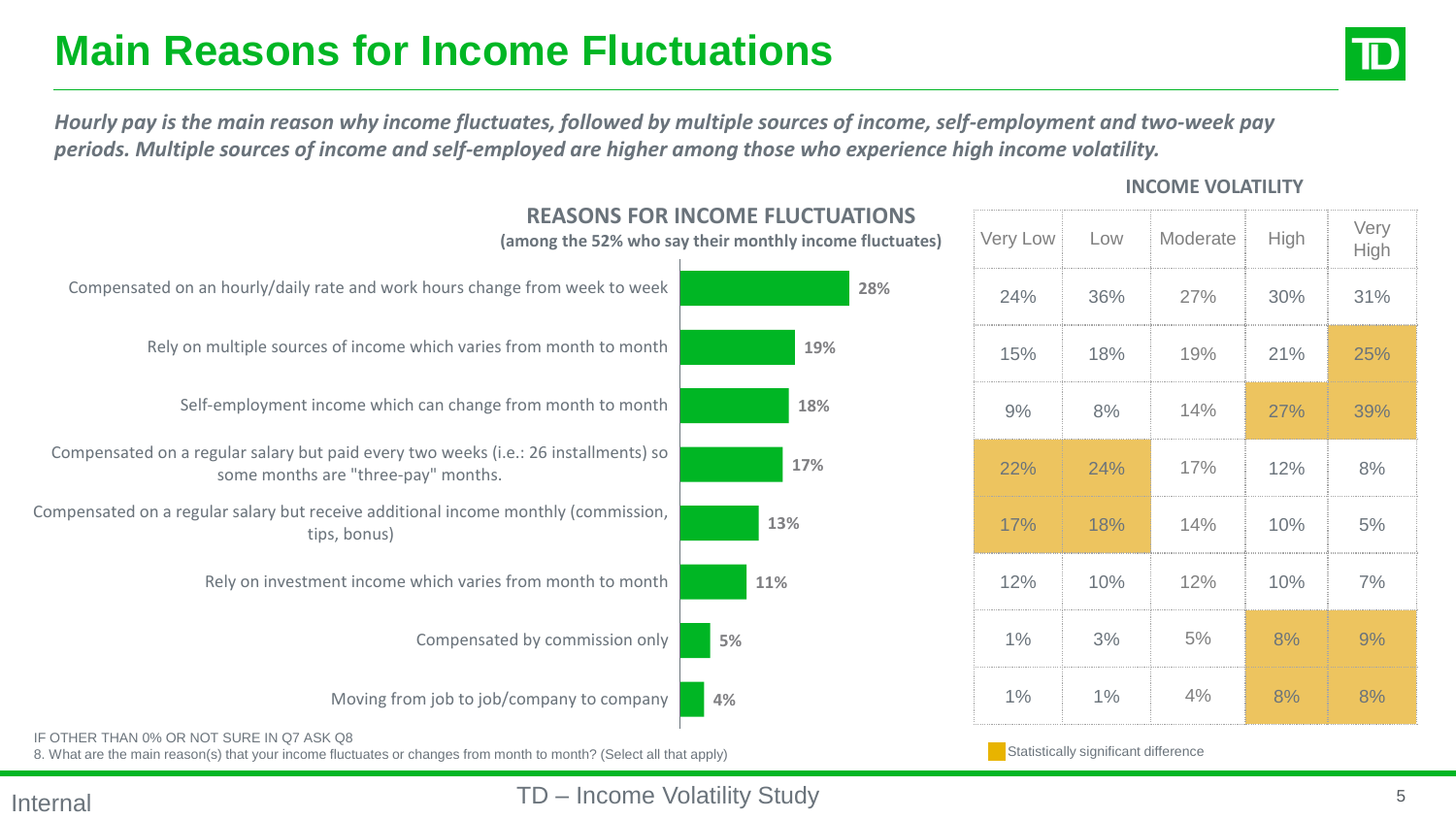

# **Financial Health**

## *Canadians' behaviours related to spending, saving, borrowing and planning*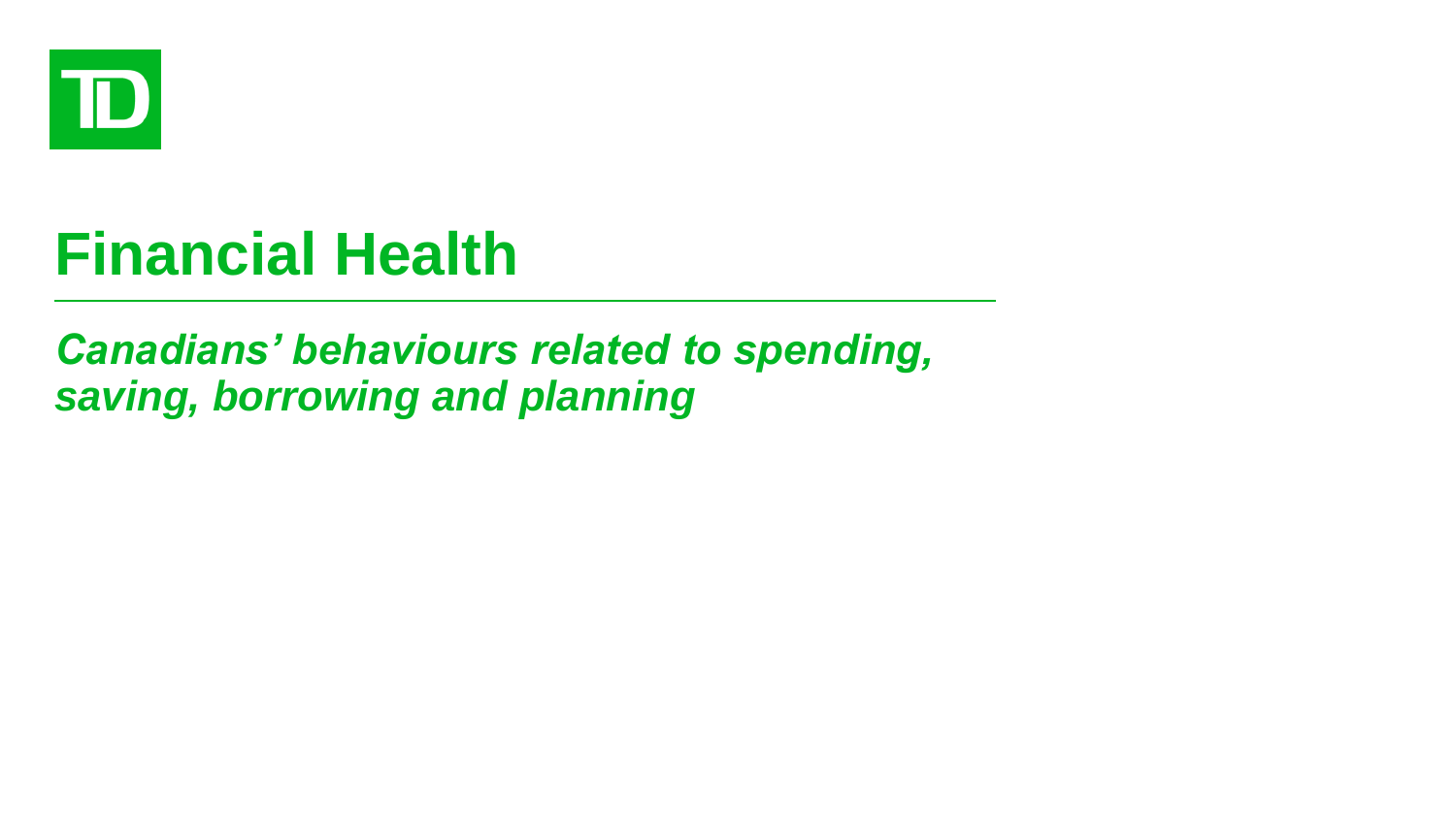# **Financial Health – Spend**

*Overall, a significant majority (71%) of Canadians report positive "spending" characteristics ("high" + "very high") but three-in-ten (29%) score low to moderate on the Spend Index.* 

On average over the past year, how would you describe your spending patterns? Do you spend…



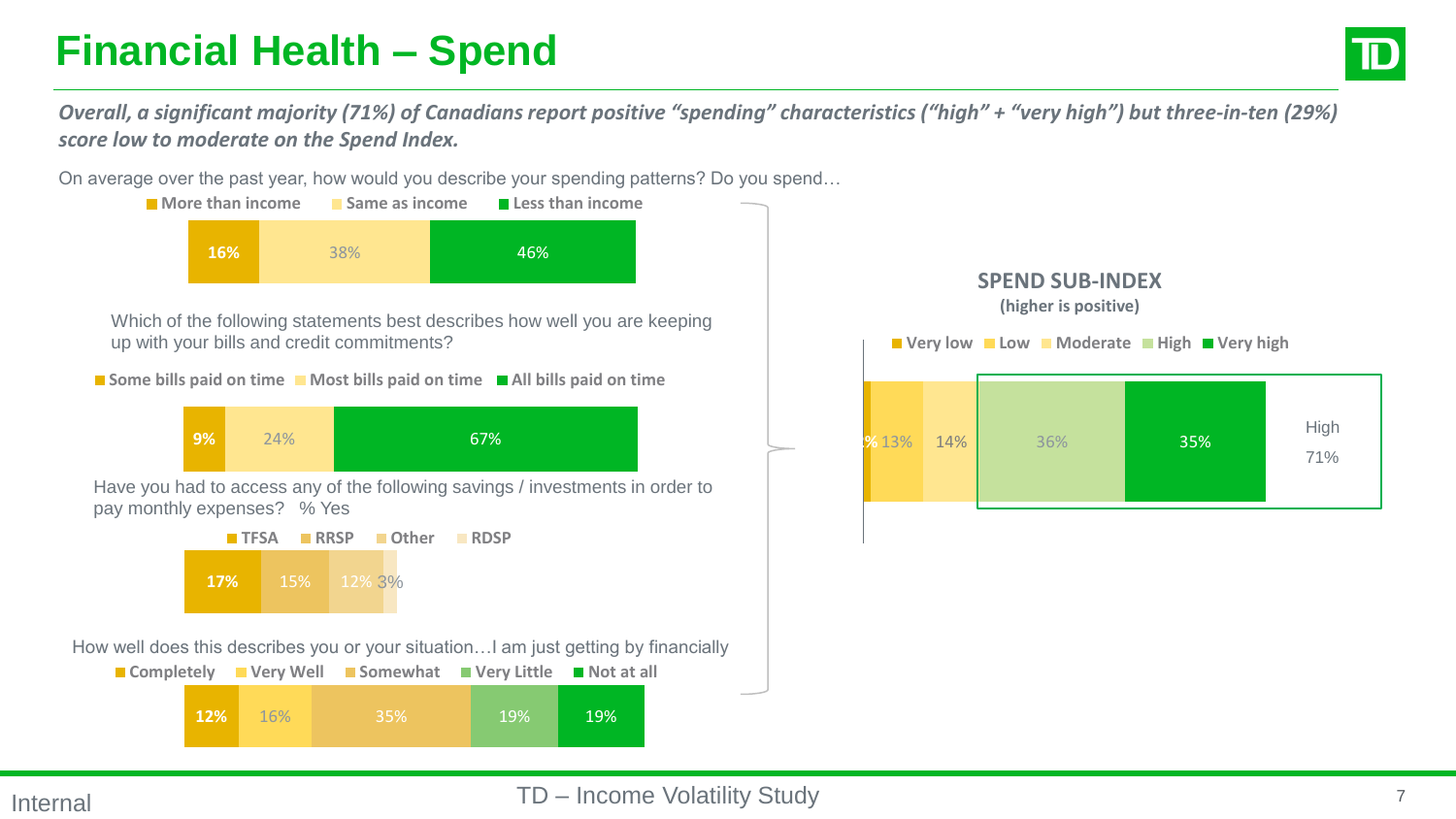# **Financial Health – Save**



*Just over half (56%) of Canadians report positive "saving" behaviours ("high" + "very high"), while 44% score low to moderate on the Save Index.* 



Which of the following comes closest to your current saving habits?

Approximately how many months of living expenses do you have in liquid account balances?

| <b>Less 1 mo</b> | $\blacksquare$ 1-5 mos | $\blacksquare$ 6+ mos |
|------------------|------------------------|-----------------------|
| <b>30%</b>       | 34%                    | <b>36%</b>            |

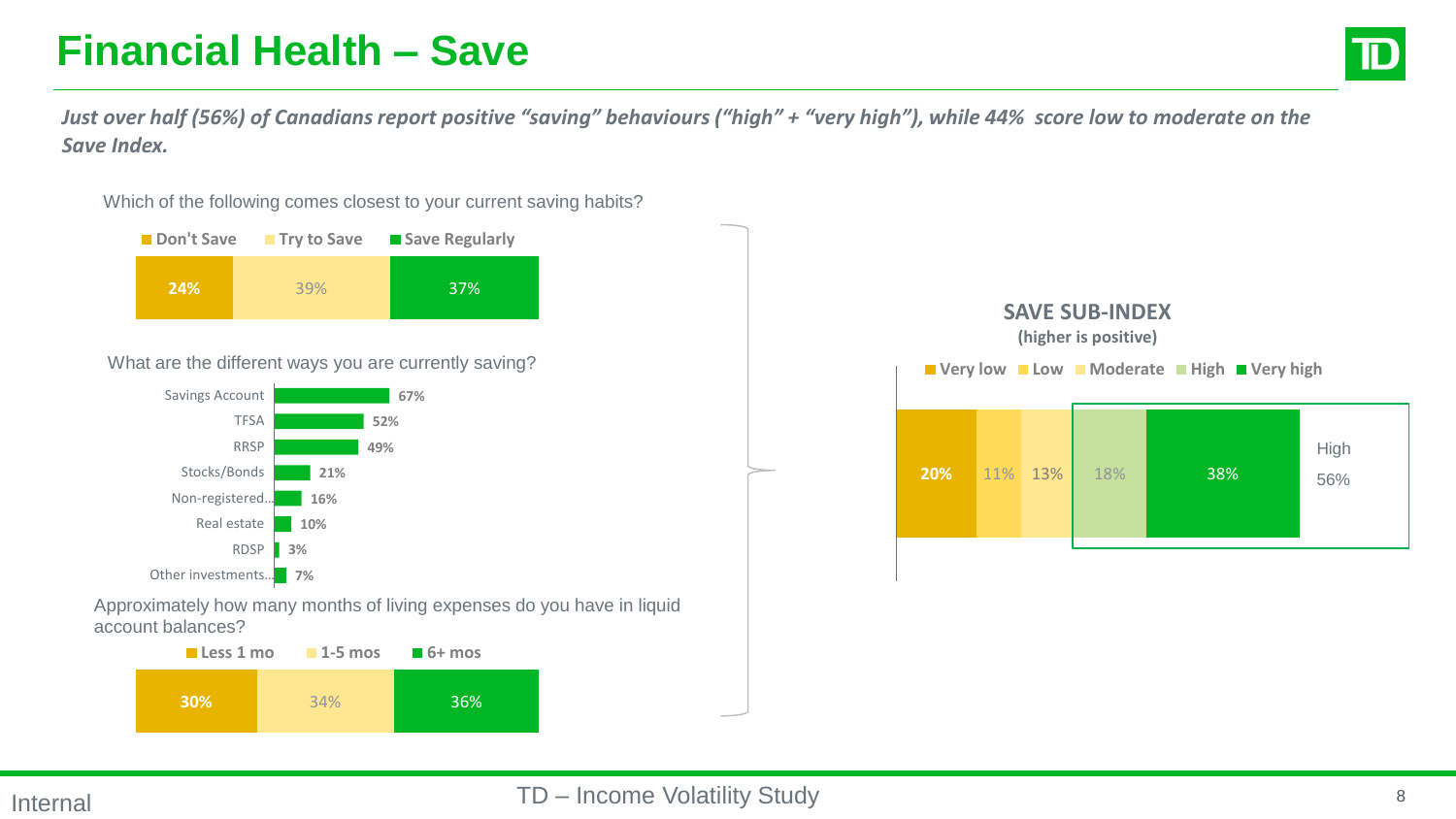# **Financial Health – Borrow**

High 76%

*Of the four areas examined, Canadians report the highest positive characteristics on "borrow" ("high" + "very high"), though one-quarter (24%) score low to moderate on the Borrow Index.* 



#### Internal TD – Income Volatility Study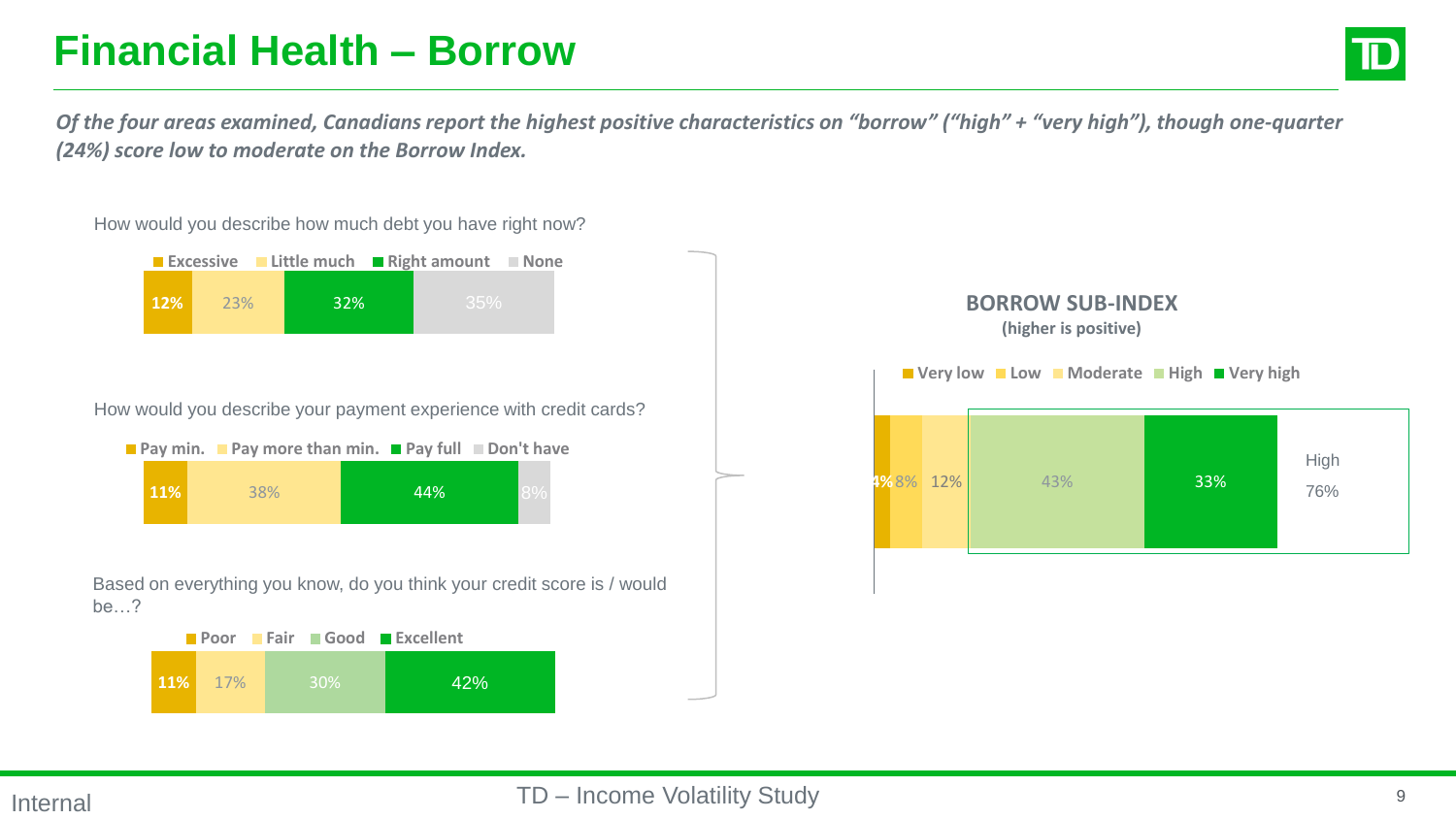# **Financial Health – Plan**



*Six-in-ten (61%) Canadians report positive behaviours on "plan" ("high" + "very high"), however four-in-ten (40%) score low to moderate on the Plan Index.*

**28%** 37% 35% **No Sometimes P**Yes Do you have a budget, spending plan, or financial plan that you use to guide how your money gets spent each month? Do you generally plan ahead to pay for large, irregular expenses? ■ No ■ Would if could ■ Yes ■ Don't have irreg exp

|            | <b>I</b> IVO VÝDUJU II COURL <b>II</b> I CS <b>III DOIL CHAVC III C</b> S CA |  |     |  |  |
|------------|------------------------------------------------------------------------------|--|-----|--|--|
| <b>12%</b> | 23%                                                                          |  | 59% |  |  |

Do you have a plan to achieve your longer term financial goals?



Do you have or are you covered by…life insurance, disability insurance, home or tenant insurance





### Internal **Internal Internal Internal**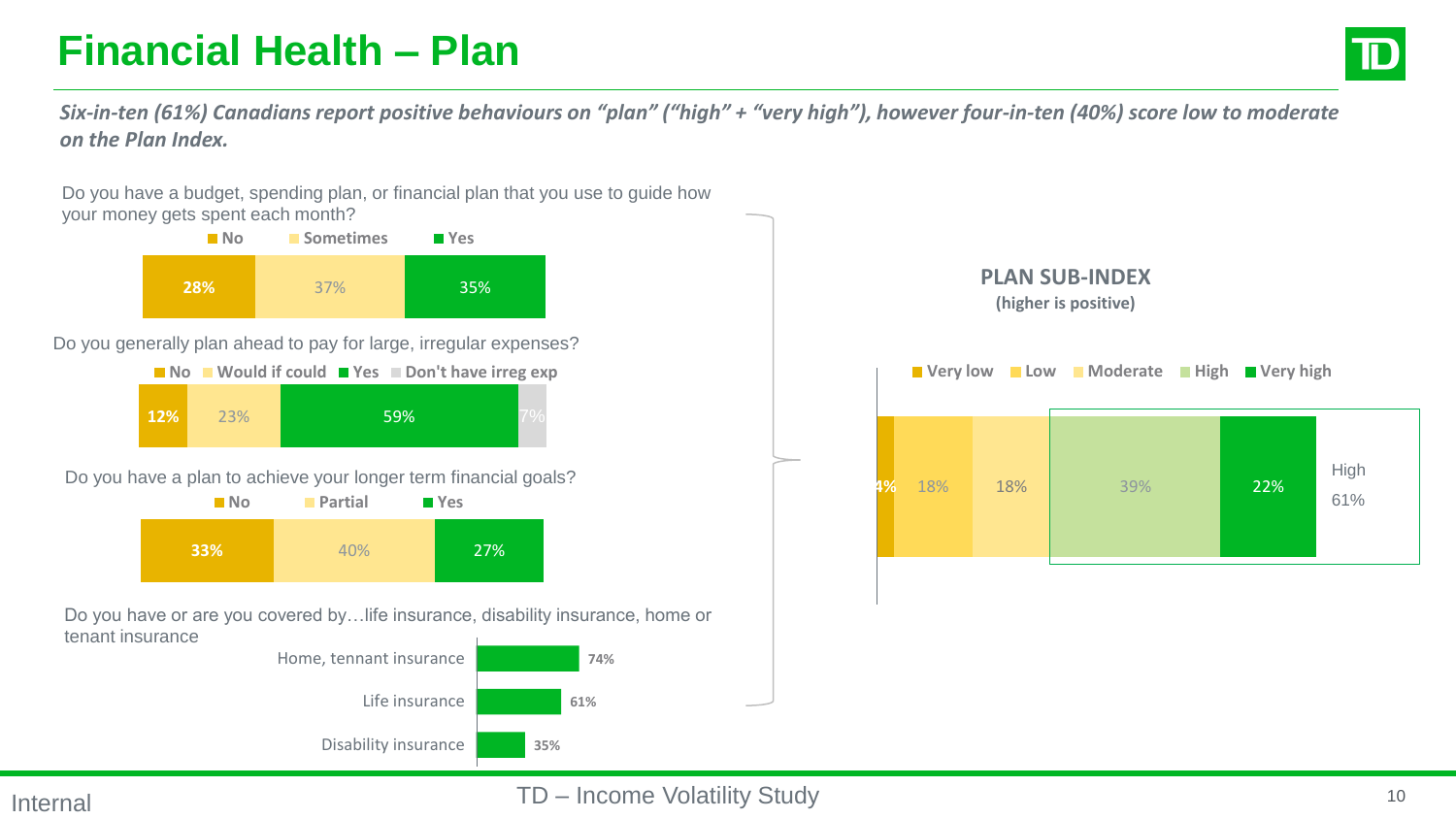## **Financial Health Index -- Overall**

*On the combined Financial Health Index, almost six-in-ten (57%) Canadians report positive financial health ("high" + "very high"), while four-in-ten (43%) have low to moderate financial health.* 



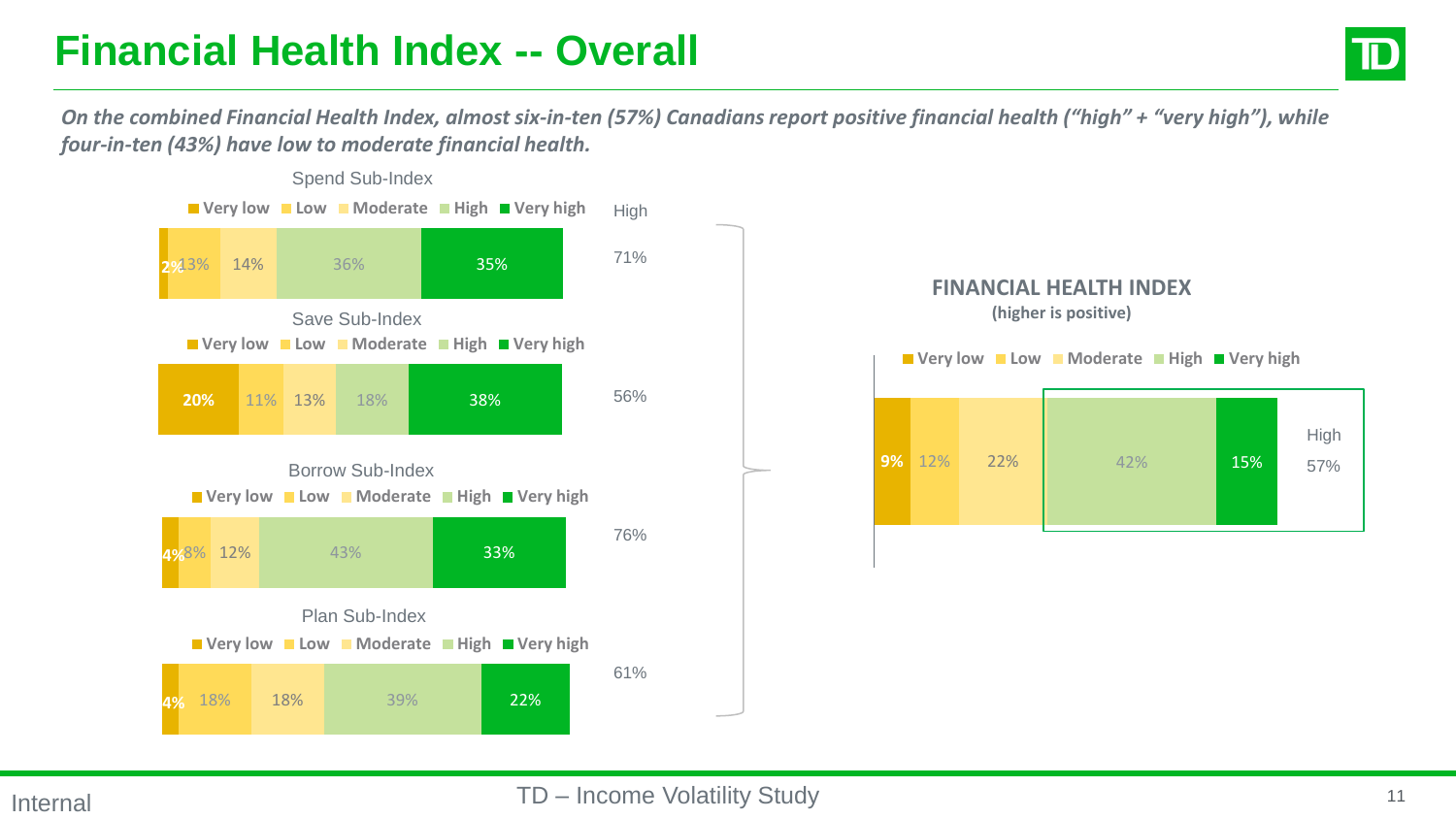# **Financial Health by Income Volatility – Sub-Indexes**



*Those with higher Income Volatility tend to score lower across all four categories of Financial Health, with the areas of "saving" and "planning" being the most impacted.* 





### Internal TD – Income Volatility Study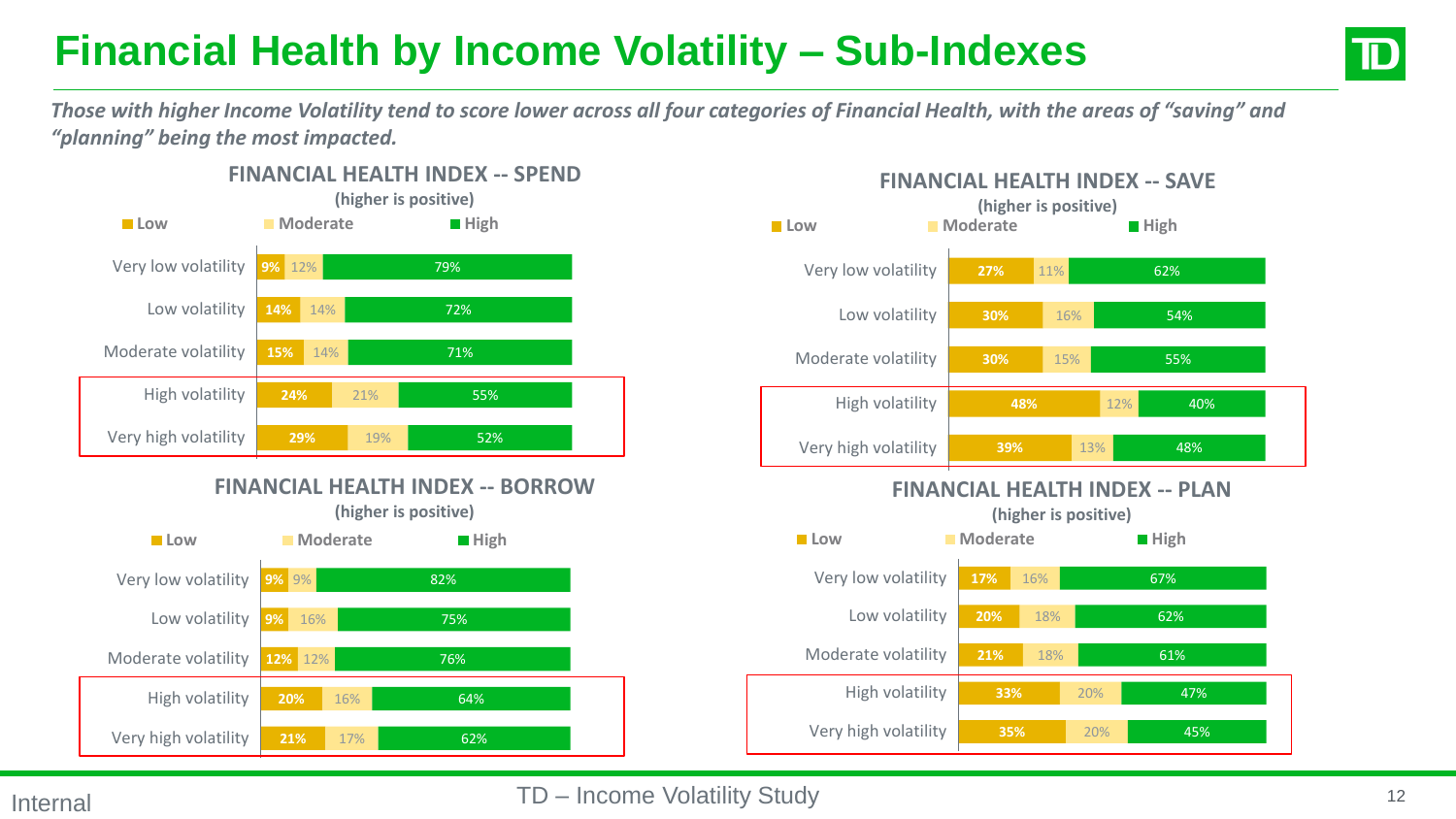

# **The Impact of Income Volatility**

*Ability to pay bills, perceptions of financial future, feelings of stress, and financial confidence*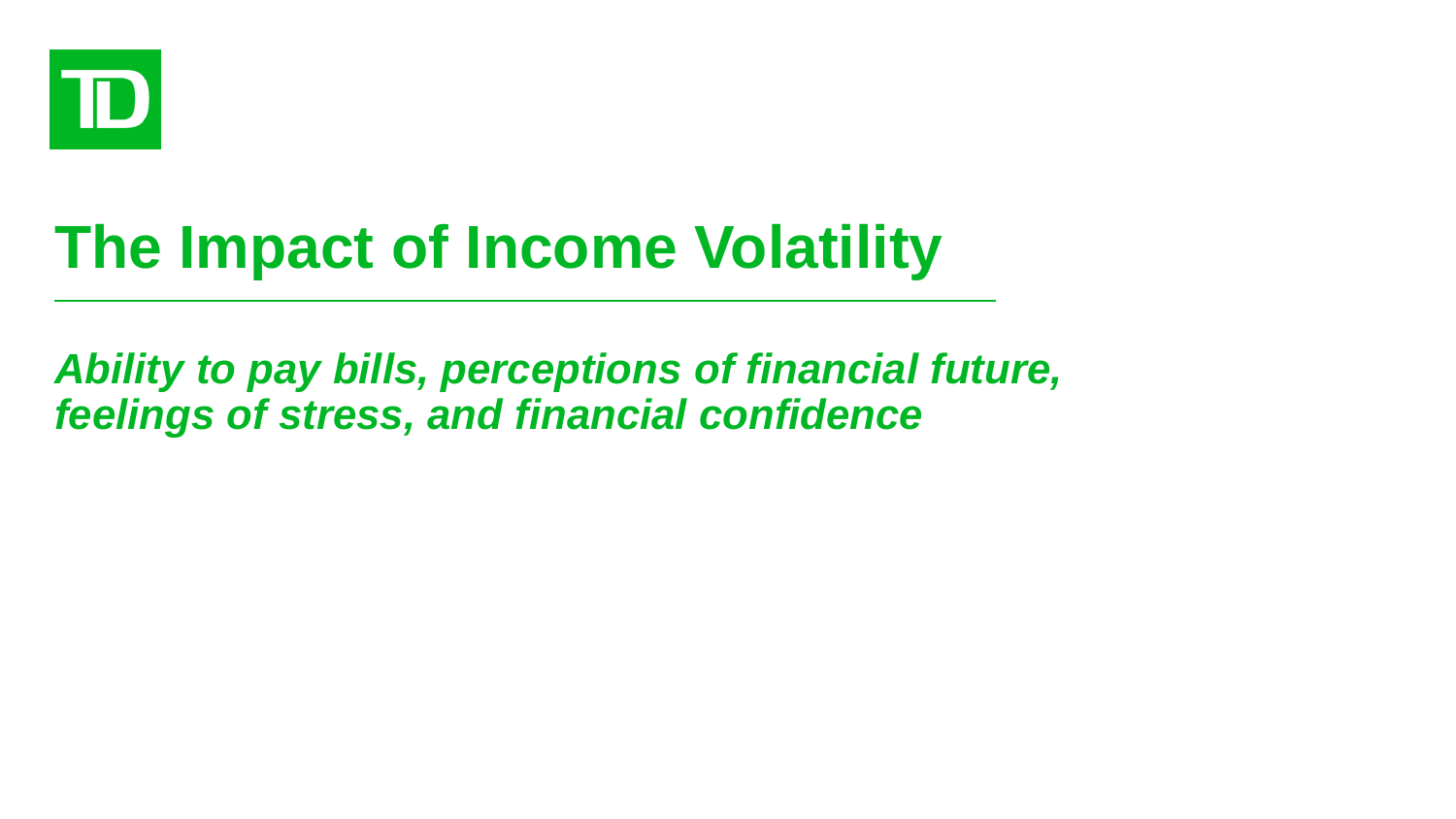# **Monthly Expenses by Income Volatility**

*A majority of Canadians report that their monthly expenses vary to some extent. However, those with higher Income Volatility are significantly more likely to report expense variability.* 



**Often vary quite a bit** 

**Roughly same most months, but some unusually high or low** 

■ Roughly same amount each month



q11. In the past year, which one of the following best describes how your expenses change from month to month, if at all?

#### Internal TD – Income Volatility Study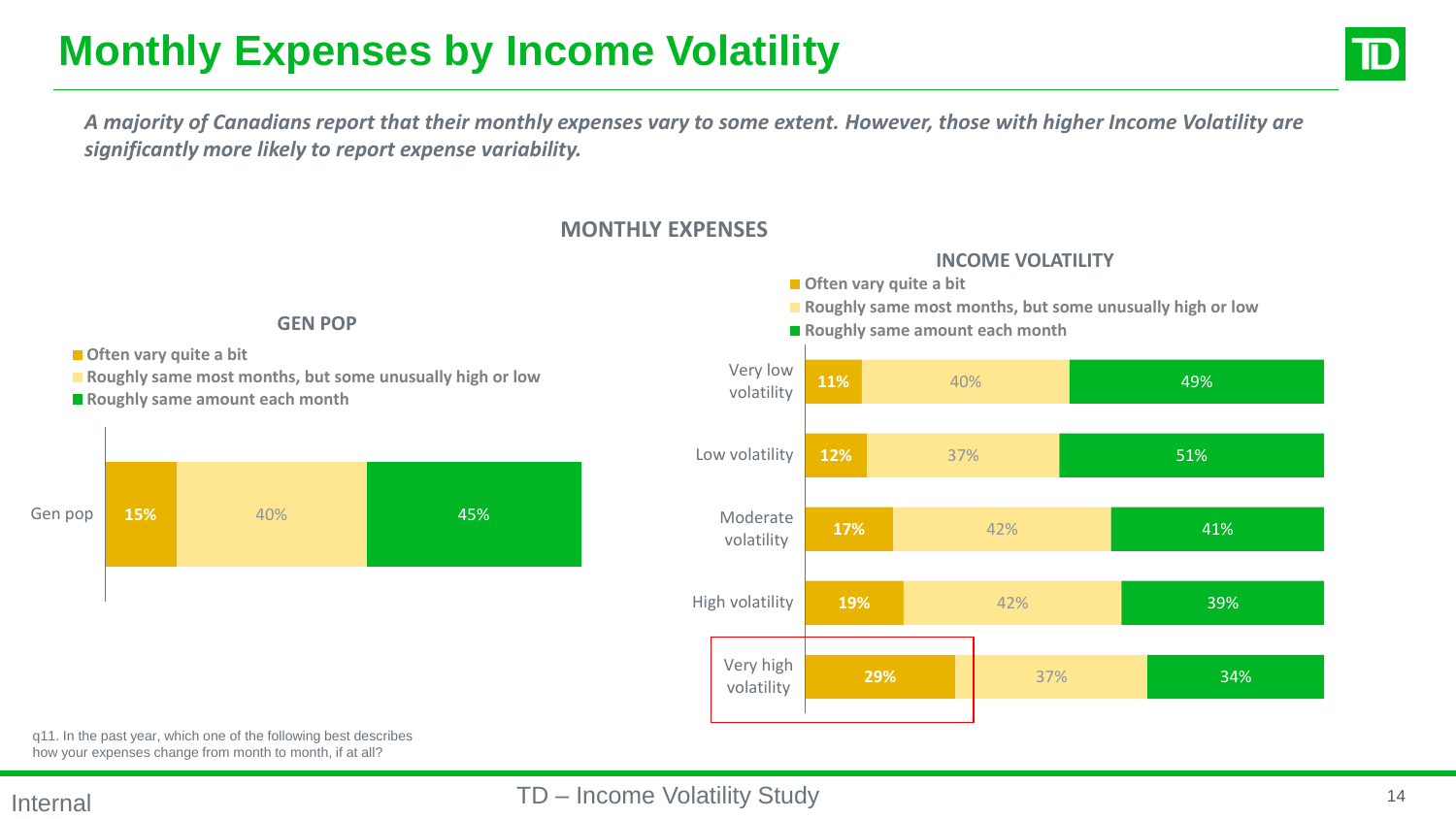# **Paying Bills**

*A notable proportion of Canadians have delayed buying groceries, paying credit cards, paying utilities and paying rent/mortgage given their financial situation. This is especially acute among those experiencing higher Income Volatility.* 



In the past 12 months, have you ever done the following...because

**Statistically significant difference** 

**INCOME VOLATILITY**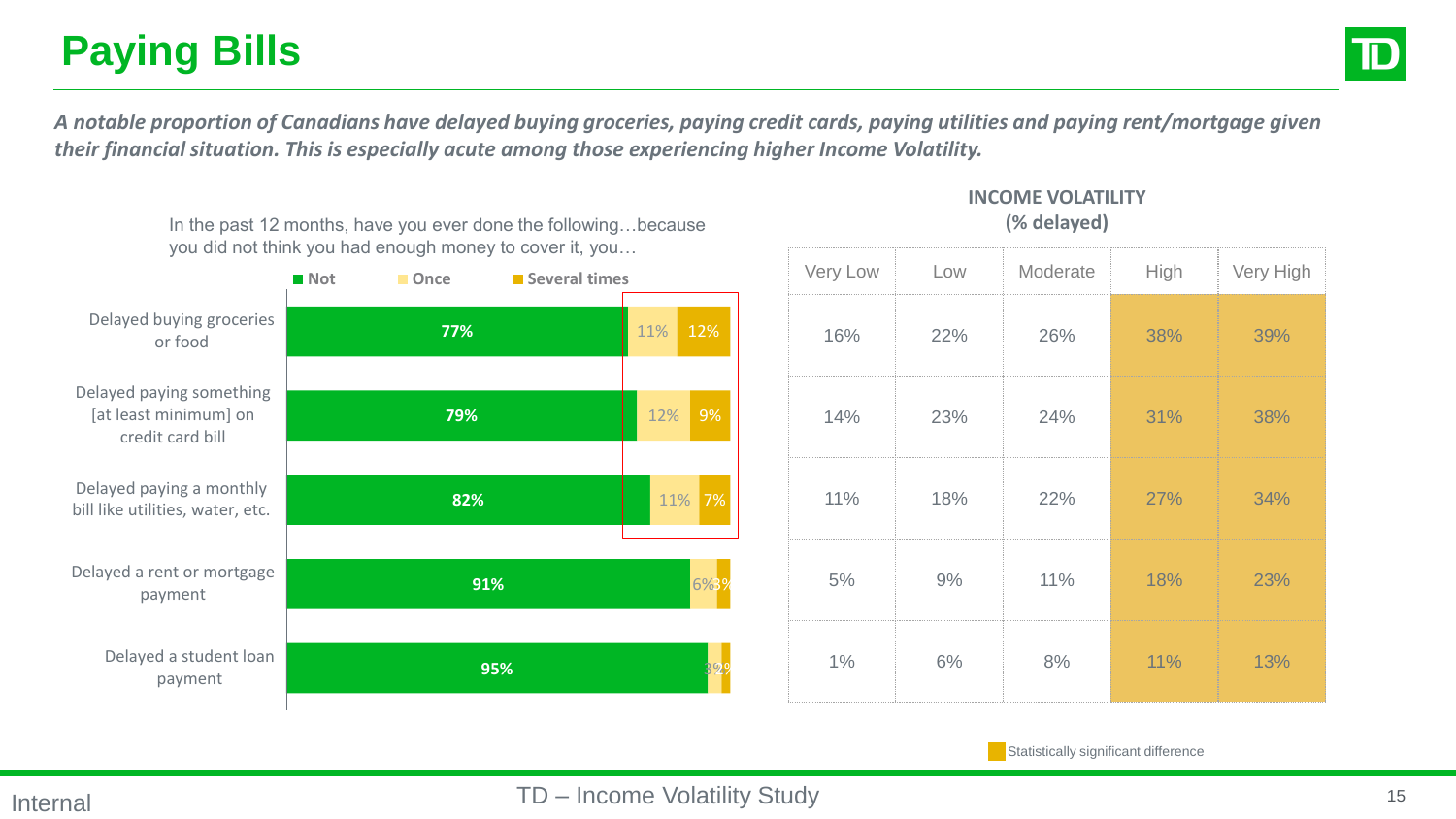# **Very Few Feel They Are "Getting Ahead"**



*Twice as many Canadians feel they are falling behind as feel they are getting ahead financially. Those experiencing higher Income Volatility are significantly more likely to believe that they are falling behind.* 

#### **SELF-PERCEPTION CURRENT FINANCIAL SITUATION**







■ Falling behind ■ Doing ok ■ Getting ahead

**GEN POP**

1. All things considered, how would you describe your personal financial situation these days? I feel that I am…?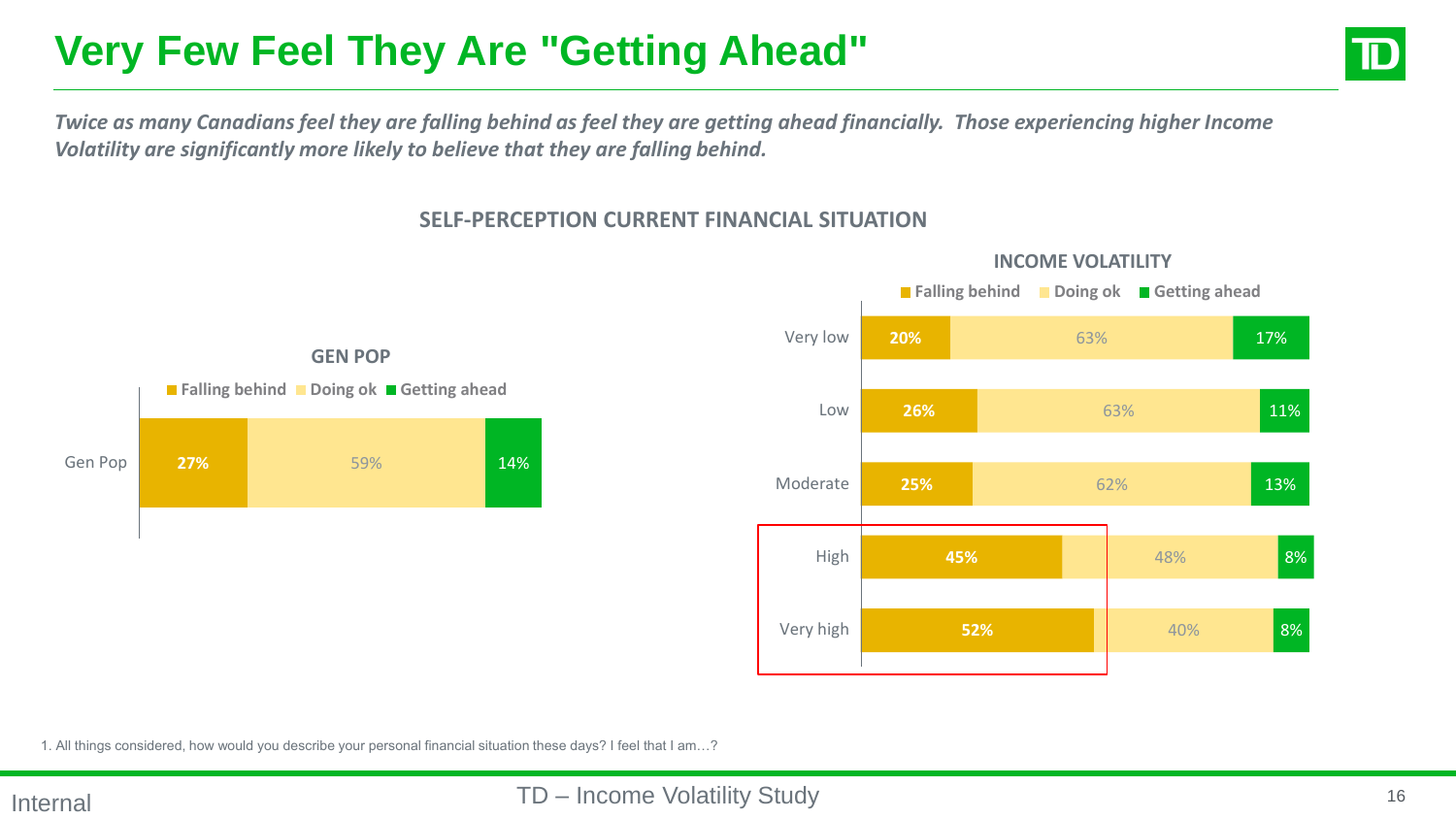# **Income Volatility also impacts perceptions of quality of life**



*A majority of Canadians are pessimistic about their ability to have the things they want in life because of their money situation. A majority are also at least somewhat concerned that the money they have or will save won't last. Canadians experiencing higher Income Volatility are more pessimistic than average.* 



#### **ATTITUDES TOWARD PERSONAL FINANCES (DECRIBES ME…)**

|                 | Very Low | Low    | Moderate | High | /er |
|-----------------|----------|--------|----------|------|-----|
| Completely/well | 19%      | 25%    | 23%      | 35%  | 33% |
| Somewhat        | 25%      | $36\%$ | $.37\%$  | 38%  | 35% |
| Little/Not      | 56%      | 39%    | 40%      | 27%  | 33% |

| I am concerned that the   |            |     |      |
|---------------------------|------------|-----|------|
| money I have or will save | <b>30%</b> | 37% | -33% |
| won't last                |            |     |      |
|                           |            |     |      |

|                     | Very Low Low |        | Moderate | <b>High</b> | verv |
|---------------------|--------------|--------|----------|-------------|------|
| Completely/well 24% |              | $31\%$ | 30%      | 39%         | 43%  |
| Somewhat            | 32%          | 40%    | 44%      | 40%         | 38%  |
| Little/Not          | 45%          | 29%    | 27%      | 21%         | 19%  |

33. How well do these statements describe you or your situation?

**Statistically significant difference** 

#### Internal TD – Income Volatility Study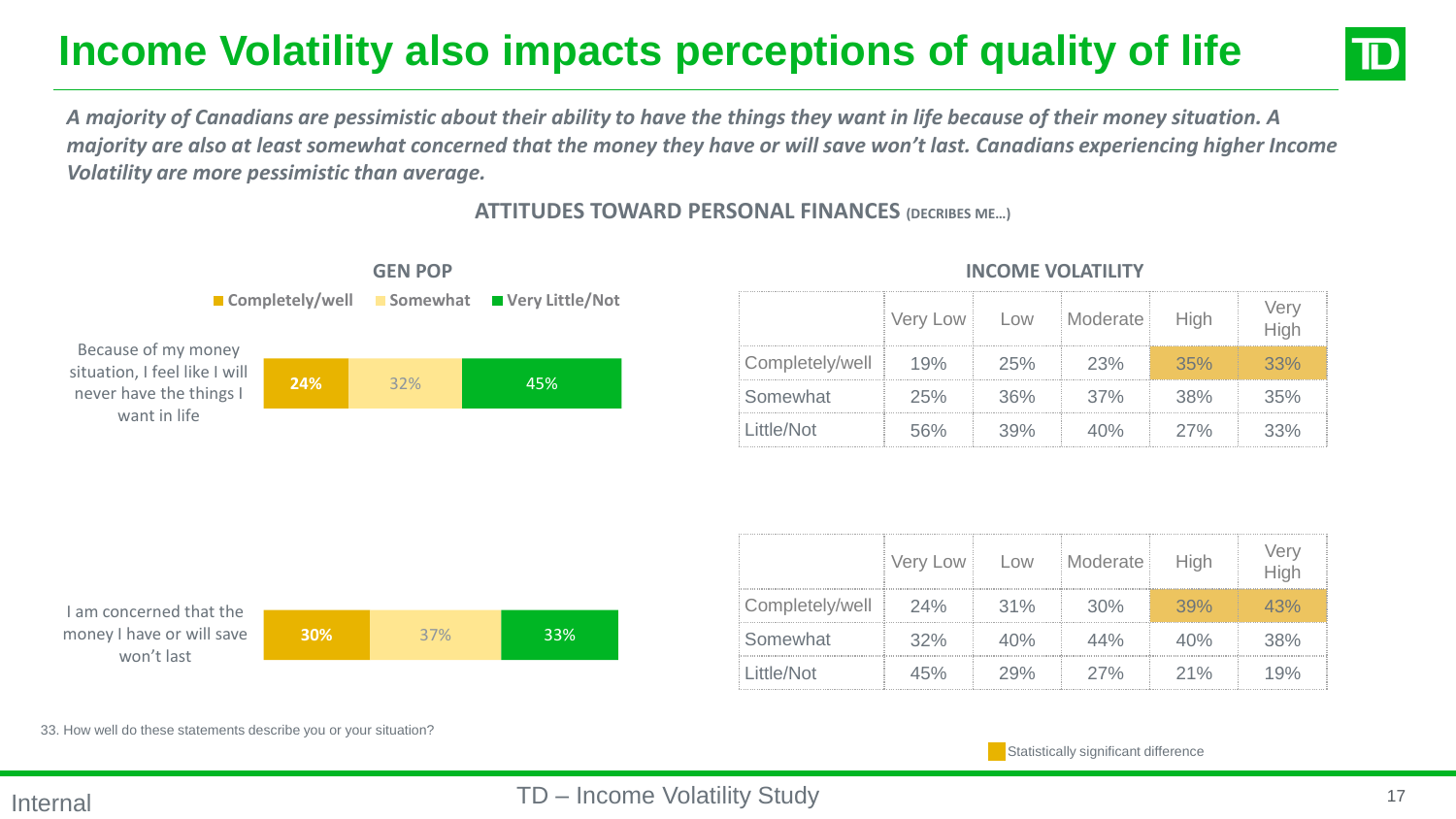## **Canadians Are Stressed About Their Personal Finances**



*Most Canadians feel some level of stress regarding their personal finances. Stress is significantly higher among higher Income Volatility Canadians.* 

#### **FEEL STRESSED ABOUT PERSONAL FINANCES**





### **INCOME VOLATILITY**

32. To what extent do you feel stressed about your finances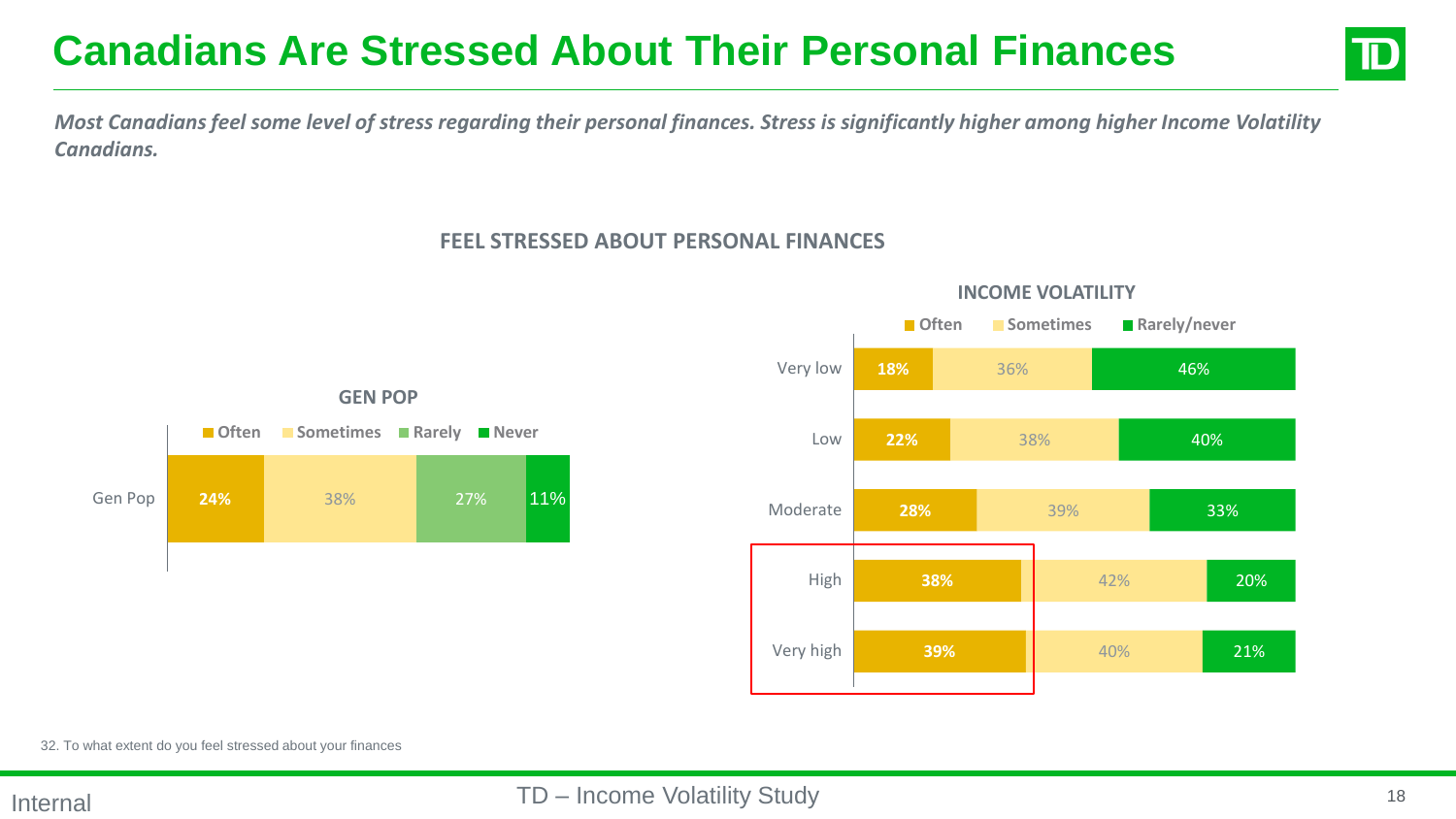# **Confidence About Personal Finances Is Not High**



*Canadians are not decidedly confident about their financial future, especially when it comes to saving for retirement. Higher Income Volatility Canadians have significantly lower financial confidence across the board than those with lower Income Volatility.* 



Generally speaking, do you feel that you will have…funds to cover retirement?

| ■ Not enough ■ Just enough ■ More than enough |  |            |            |
|-----------------------------------------------|--|------------|------------|
| 44%                                           |  | <b>35%</b> | <b>21%</b> |
|                                               |  |            |            |

#### **INCOME VOLATILITY**

**(% confident)**

| Very Low | Low | Moderate | High | Very High |
|----------|-----|----------|------|-----------|
| 88%      | 77% | 76%      | 55%  | 48%       |
| 83%      | 79% | 75%      | 60%  | 57%       |
| 73%      | 67% | 67%      | 52%  | 51%       |
| 64%      | 64% | 50%      | 34%  | 30%       |

#### **(% enough/more than enough)**

|                                      | $.54\%$ | $\sim$ / $\sim$ |  |  |  |  |
|--------------------------------------|---------|-----------------|--|--|--|--|
| Statistically significant difference |         |                 |  |  |  |  |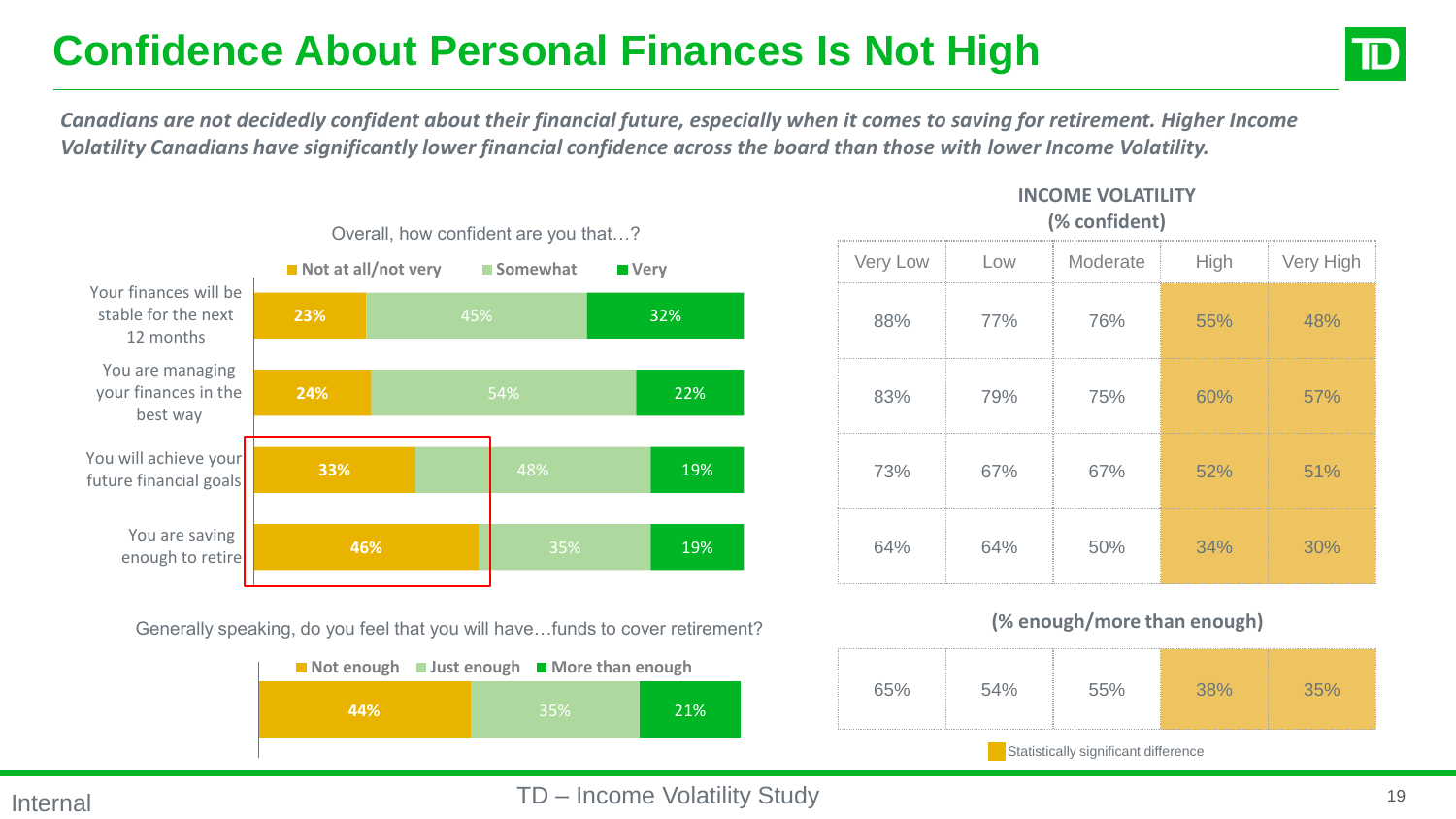## **Income Volatility impacts lower income Canadians most**



*The impact of Income Volatility varies by the income level. Income Volatility has a much more negative impact among lower income Canadians.* 

|                                                           | Experience very high, high or moderate Income Volatility |                                           |                            |                                   |  |  |
|-----------------------------------------------------------|----------------------------------------------------------|-------------------------------------------|----------------------------|-----------------------------------|--|--|
|                                                           | <b>LICO Canadians</b>                                    | Non-LICO but<br>Lower Income<br>Canadians | Middle-Income<br>Canadians | <b>Higher Income</b><br>Canadians |  |  |
| <b>Overall Financial Health Index</b><br>(high/very high) | 17%                                                      | 36%                                       | 45%                        | 65%                               |  |  |
| Feel like falling behind                                  | 51%                                                      | 37%                                       | 37%                        | 26%                               |  |  |
| A lot of stress re finances                               | 45%                                                      | 39%                                       | 35%                        | 19%                               |  |  |
| Confident will achieve future<br>financial goals          | 40%                                                      | 53%                                       | 60%                        | 77%                               |  |  |
| Delayed buying groceries                                  | 49%                                                      | 39%                                       | 35%                        | 13%                               |  |  |
| Delayed paying utilities                                  | 41%                                                      | 32%                                       | 28%                        | 12%                               |  |  |

#### **SELECT MEASURES BY EXPERIENCE INCOME VOLATILITY WITHIN INCOME**

LICO = LICO, Non-LICO but lower income = household income less \$50,000 per year, Middle-income = \$50,000-\$99,999 per year, Higher Income = \$100,000+ per year Statistically significant difference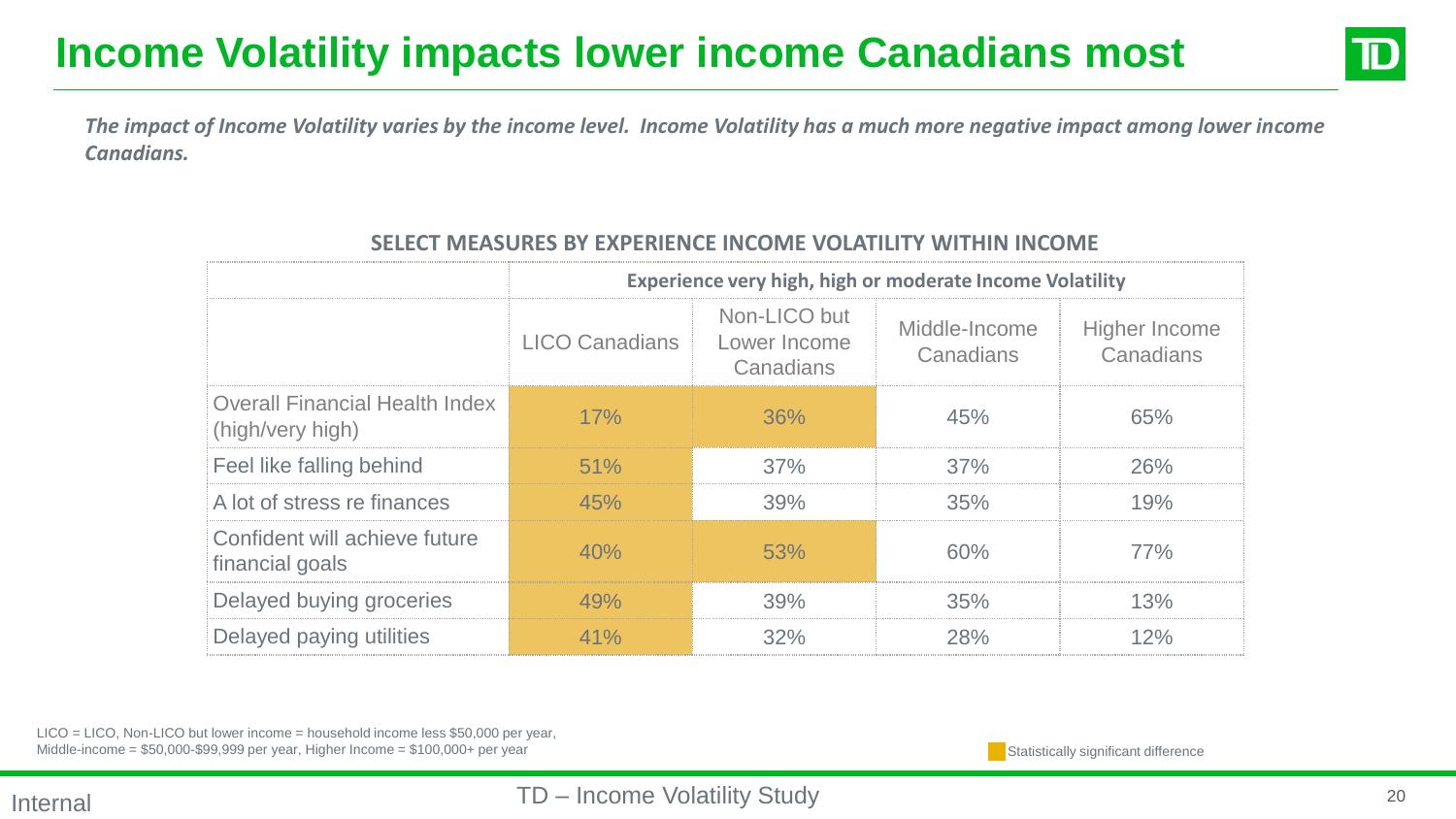

# **Income Volatility in Canada** *Appendix*